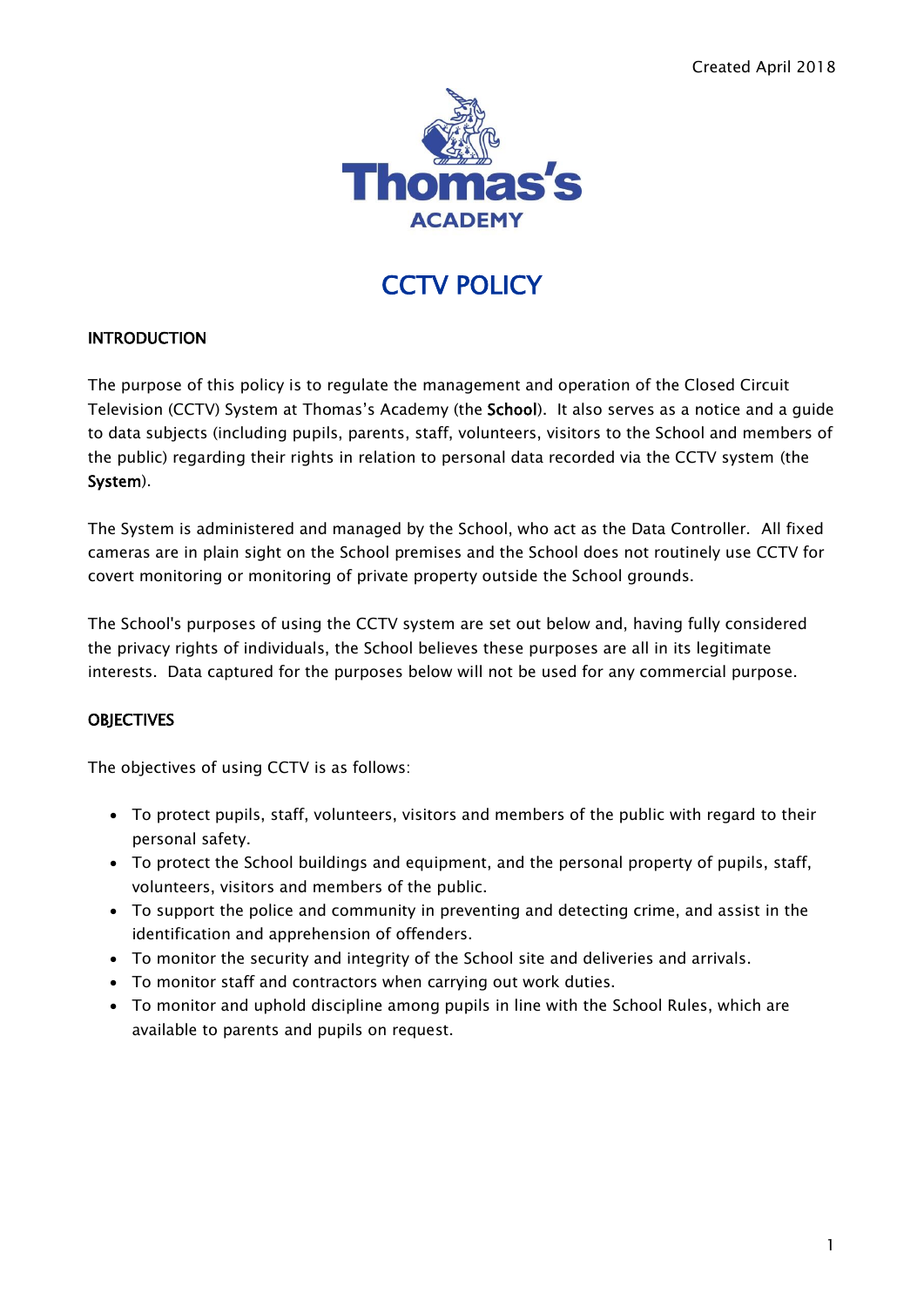#### **PROCEDURES**

#### 1. Positioning

- 1.1 Locations have been selected, both inside and out, that the School reasonably believes require monitoring to address the stated objectives.
- 1.2 Adequate signage has been placed in prominent positions to inform staff and pupils that they are entering a monitored area, identifying the School as the Data Controller and giving contact details for further information regarding the system.
- 1.3 No images will be captured from areas in which individuals would have a heightened expectation of privacy, including changing and washroom facilities.
- 1.4 No images of public spaces will be captured except to a limited extent at site entrances.

# 2. Maintenance

- 2.1 The CCTV System will be operational 24 hours a day, every day of the year.
- 2.2 The System Manager (defined below) will check and confirm that the System is properly recording and that cameras are functioning correctly, on a regular basis.
- 2.3 The System will be checked and (to the extent necessary) serviced no less than annually.

# 3. Supervision of the System

- 3.1 Staff authorised by the School to conduct routine supervision of the System may include the Senior Leadership Team, the school Administration team, the Site Manager, the maintenance team, the IT team and relevant staff on duty.
- 3.2 Images will be viewed and/or monitored in a suitably secure and private area to minimise the likelihood of or opportunity for access to unauthorised persons.

# 4. Storage of Data

- 4.1 The day-to-day management of images will be the responsibility of the Site Manager and a designated member of the school administration team who will act as the System Manager, or such suitable person as the System Manager shall appoint in his or her absence.
- 4.2 Images will be stored for 30 days and will be automatically over-written unless the School considers it reasonably necessary for the pursuit of the objectives outlined above, or if lawfully required by an appropriate third party such as the police or local authority.
- 4.3 Where such data is retained, it will be retained in accordance with the Act and our Data Protection Policy. Information including the date, time and length of the recording, as well as the locations covered and groups or individuals recorded will be recorded in the system log book.

# 5. Access to Images

- 5.1 Access to stored CCTV images will only be given to authorised persons, under the supervision of the System Manager, in pursuance of the above objectives (or if there is some other overriding and lawful reason to grant such access).
- 5.2 Individuals also have the right to access personal data the School holds on them (please see the Data Protection Policy), including information held on the System, if it has been kept. The School will require specific details including at least the time, date and camera location before it can properly respond to any such requests. This right is subject to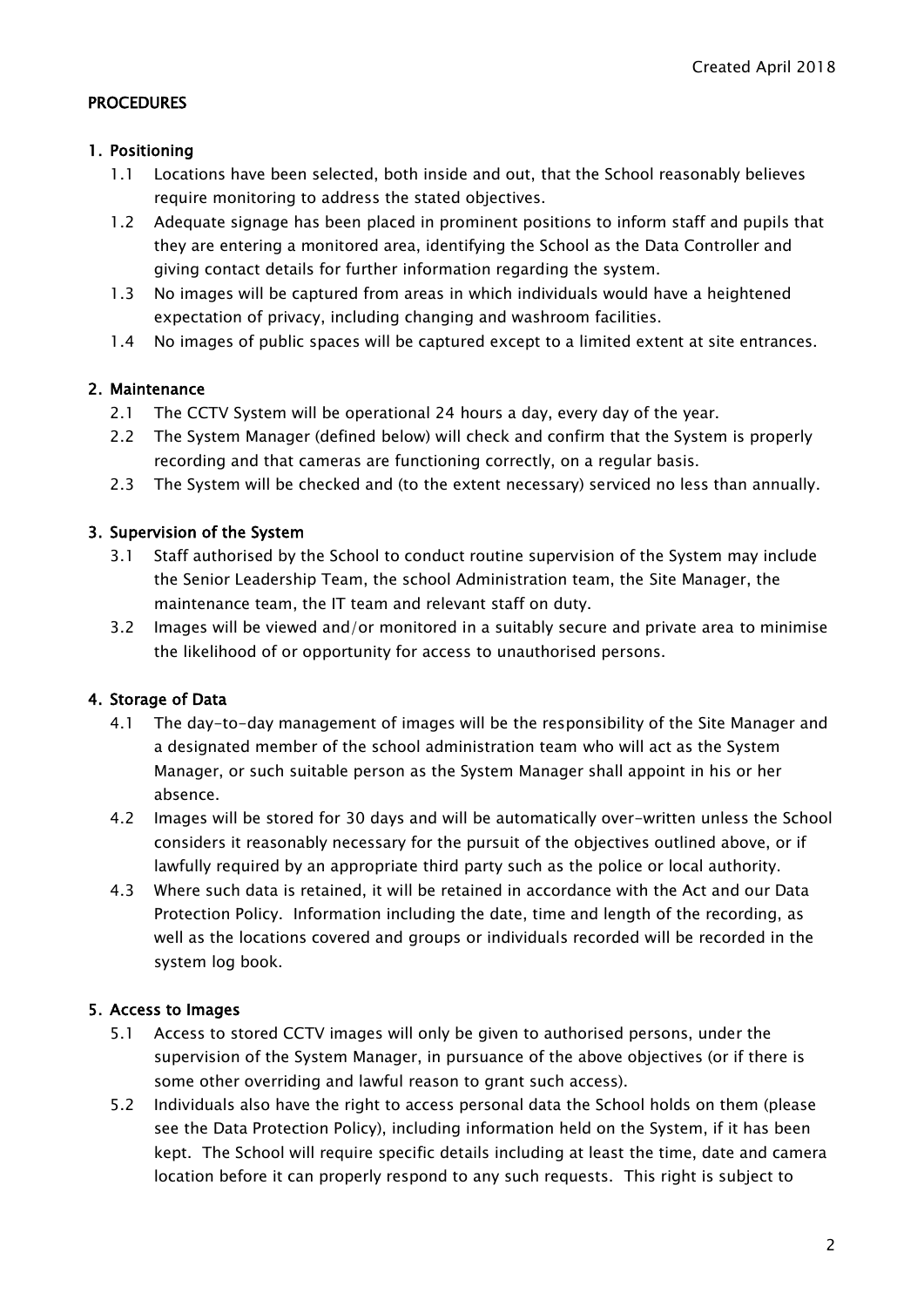certain exemptions from access, including in some circumstances where others are identifiable.

- 5.3 The System Manager must satisfy themselves of the identity of any person wishing to view stored images or access the system and the legitimacy of the request. The following are examples when the System Manager may authorise access to CCTV images:
	- 5.3.1 Where required to do so by the Governors, the Head, the Police or some relevant statutory authority;
	- 5.3.2 To make a report regarding suspected criminal behaviour;
	- 5.3.3 To enable the Designated Safeguarding Lead or his/her appointed deputy to examine behaviour which may give rise to any reasonable safeguarding concern;
	- 5.3.4 To assist the School in establishing facts in cases of unacceptable pupil behaviour, in which case, the parents/guardian will be informed as part of the School's management of a particular incident;
	- 5.3.5 To data subjects (or their legal representatives) pursuant to an access request under the Act and on the basis set out in 6.2 above;
	- 5.3.6 To the School's insurance company where required in order to pursue a claim for damage done to insured property; or
	- 5.3.7 In any other circumstances required under law or regulation.
- 5.4 Where images are disclosed under 5.3 above a record will be made in the CCTV system log book including the person viewing the images, the time of access, the reason for viewing the images, the details of images viewed and a crime incident number (if applicable).

#### 6. Other CCTV systems

6.1 The School does not own or manage third party CCTV systems, but may be provided by third parties with images of incidents where this in line with the objectives of the School's own CCTV policy and/or its School Rules.

# 7. Complaints and queries

7.1 Any complaints or queries in relation to the School's CCTV system, or its use of CCTV, or requests for copies, should be referred to the Head Teacher by e-mail at [head@academy.thomas-s.co.uk](mailto:head@academy.thomas-s.co.uk) by calling 0207 736 2318.

#### **REFERENCES**

This policy should be read with reference to the School's Data Protection Policy.

This CCTV Policy has been informed by: ISBA CCTV Template Policy (September 2017) ICO Code of practice for surveillance cameras

See also: Data Protection Policy, Health & Safety Policy, ICT (Acceptable Use) Policy, Information Security Policy, Online Safety Policy, Personal Devices and Photography Policy, Pupil and Parent Privacy Notice, Record Management Policy, Safeguarding and Child Protection Policy Staff Handbook: Staff Privacy Notice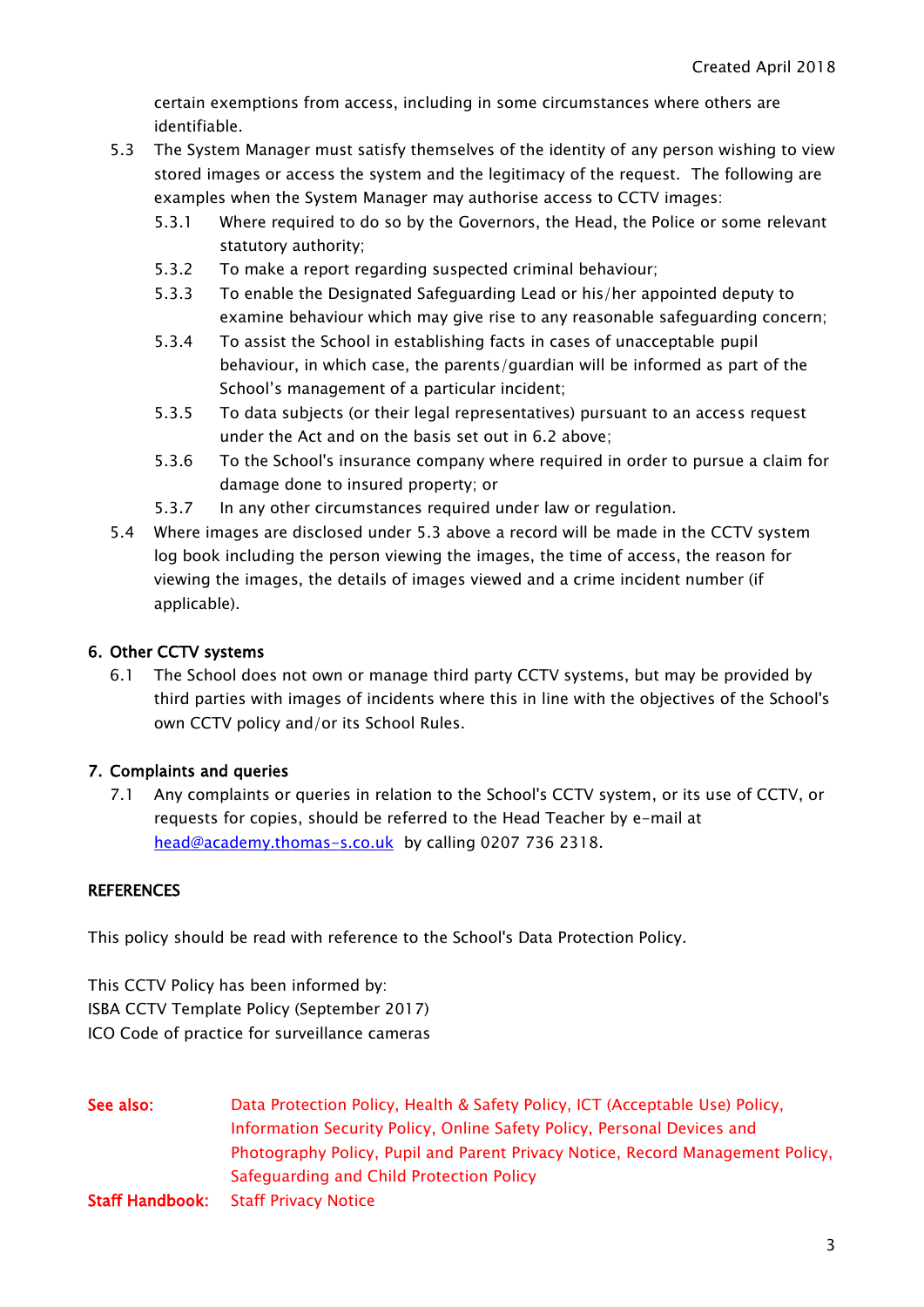| This policy will be reviewed annually |  |                                         |  |
|---------------------------------------|--|-----------------------------------------|--|
| Created: April 2018                   |  | By:   Christine Tuck, Personnel Manager |  |
| Next Review: April 2019               |  | By:   Christine Tuck, Personnel Manager |  |